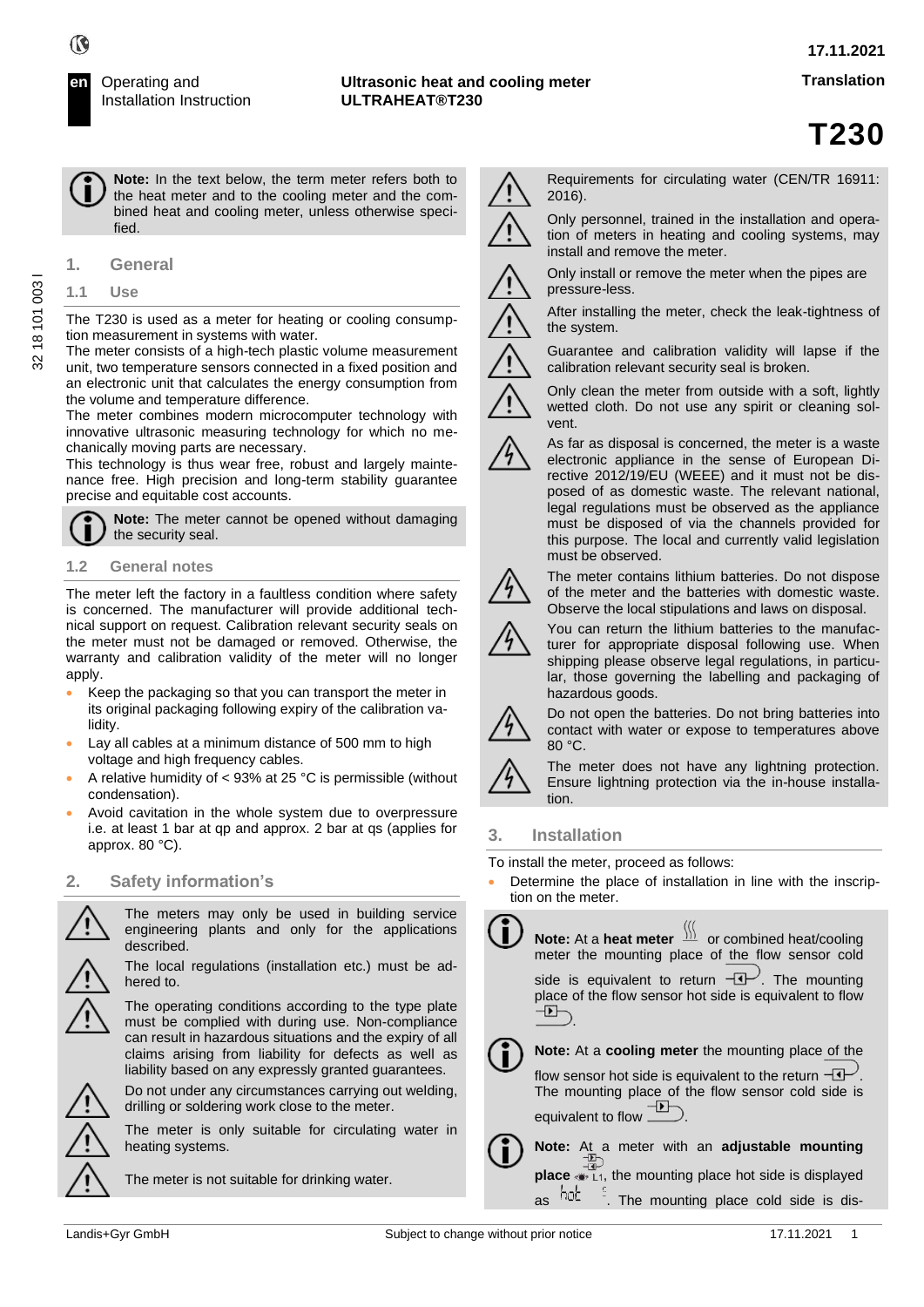# played as  $\cot d^{-5}$

- Observe the dimensions of the meter and check whether there is enough space available.
- Rinse the system thoroughly before installing the meter.
- Fit the meter vertically or horizontally between two slide valves so that the arrow on the housing and the flow direction match. Also observe the installation situations and the following examples of installation.

**Note:** Only use the flat seals that are supplied.

- The meter must not be exposed tensions or forces caused by pipes or fittings. If this cannot be permanently guaranteed, it is necessary to improve the point of installation or fix the lines in position, by means of suitable connecting brackets for example.
- Fit the temperature sensors in the same circuit as the meter. Observe the admixtures.
- Seal the temperature sensor and the fittings to protect against manipulation.
- If you install the meter for cooling metering, follow the appropriate notes.

**Recommendation:** If you are installing several meters, the same installation conditions must be consistent for all meters.

Change mounting place

**Note:** The mounting place is locked and can't be changed after the meter has detected a volume of 10 liters. As a result, the "P" disappears from the display: hob  $\frac{1}{2}$  or cold  $\frac{5}{2}$ 

For meters with adjustable mounting place, the mounting place can be set manually. Proceed as follows:

- Hold the button several times long (for more than 3 s) until  $\frac{100^{\circ} + 1}{100^{\circ}}$  appears on the LCD.
- Press the button briefly repeatedly until  $\frac{\rho}{\rho}$  hat  $\frac{\epsilon}{\rho}$  or
	- $P$  cold  $\frac{1}{2}$  appears on the LCD.
- To change the mounting place, press the button longer (more than 3 sec). The LCD display changes.

The change happens automatically. The mounting place is locked and can't be changed after the meter has detected a volume of 10 liters.

• Adjust the temperature sensors according to the installation requirements.

Installation notes

**Note:** When installing the meter, the locally applicable U installation regulations for meters must be observed.

Inlet or outlet sections are not necessary. If you install the meter in the common return of two circuits, determine a place of installation with a minimum distance of  $10 \times DN$  from the Tpiece. This distance ensures a good thorough mixing of the different water temperatures. You can install the temperature sensors in T-pieces, ball valves, directly immersed or in pockets depending on the version. The temperature sensor ends must reach to at least the middle of the pipe cross section.



**Note:** Protect the meter against damage through impacts or vibrations at the place of installation.

- Use two open-ended spanners to install the meter. Position the open-ended spanners only at the gripping areas provided.
- Note and use the tightening torques given in the following table and the corresponding angle from contact of the union nut with the gasket:

|                    | EPDM            |                      | Novapress basic   |                   |  |
|--------------------|-----------------|----------------------|-------------------|-------------------|--|
| Meter thread       | $\frac{3}{4}$   | $1$ <sup>11</sup>    | $\frac{3}{4}$     | $1$ <sup>11</sup> |  |
| Tightening torque  | 15 Nm           | 25 Nm                | $10 - 15$ Nm      | $25 - 30$ Nm      |  |
| Angle from contact | $120 -$<br>180° | $90-$<br>$120^\circ$ | $45 - 60^{\circ}$ | $45 - 60^{\circ}$ |  |

• On activation, open the slide valves slowly.

**Recommendation:** Do not install the meter on the intake side of a pump. Maintain a minimum distance of 10 x DN on the outlet side.

**Note:** During installation it must be ensured that no water can enter the electronic unit during operation.

Examples of installation (directly immersed sensor)

You can install the meter in any position e.g. vertically or horizontally. In order to avoid accumulation of air and disruption in operation, fit the meter in a vertical installation position and not in the uppermost area of a pipeline.



**\*** This position is not permitted for cold meters and in cases where moisture can enter the electronic unit due to condensation (e.g. during an interruption in the summer).



Fig. 2: Example for installation with ball valve and meter with 110 mm armature



Fig. 3: Installation for circulation with admixing; placement of temperature sensors



Fig. 4: Installation for circulation with throttling configuration for example (flow sensor in flow direction before control valve / differential pressure regulating valve)

Installation notes for sensor adapter set

A mounting set is included for meters with  $5.2 \times 45$  mm temperature sensors. With this you can fit the temperature sensor directly immersed into an insert or a ball valve for example.

- Install with O-ring at the point of installation with the fit-up aid/pen provided.
- Place both halves of the plastic bolting round the 3 notches of the temperature sensor.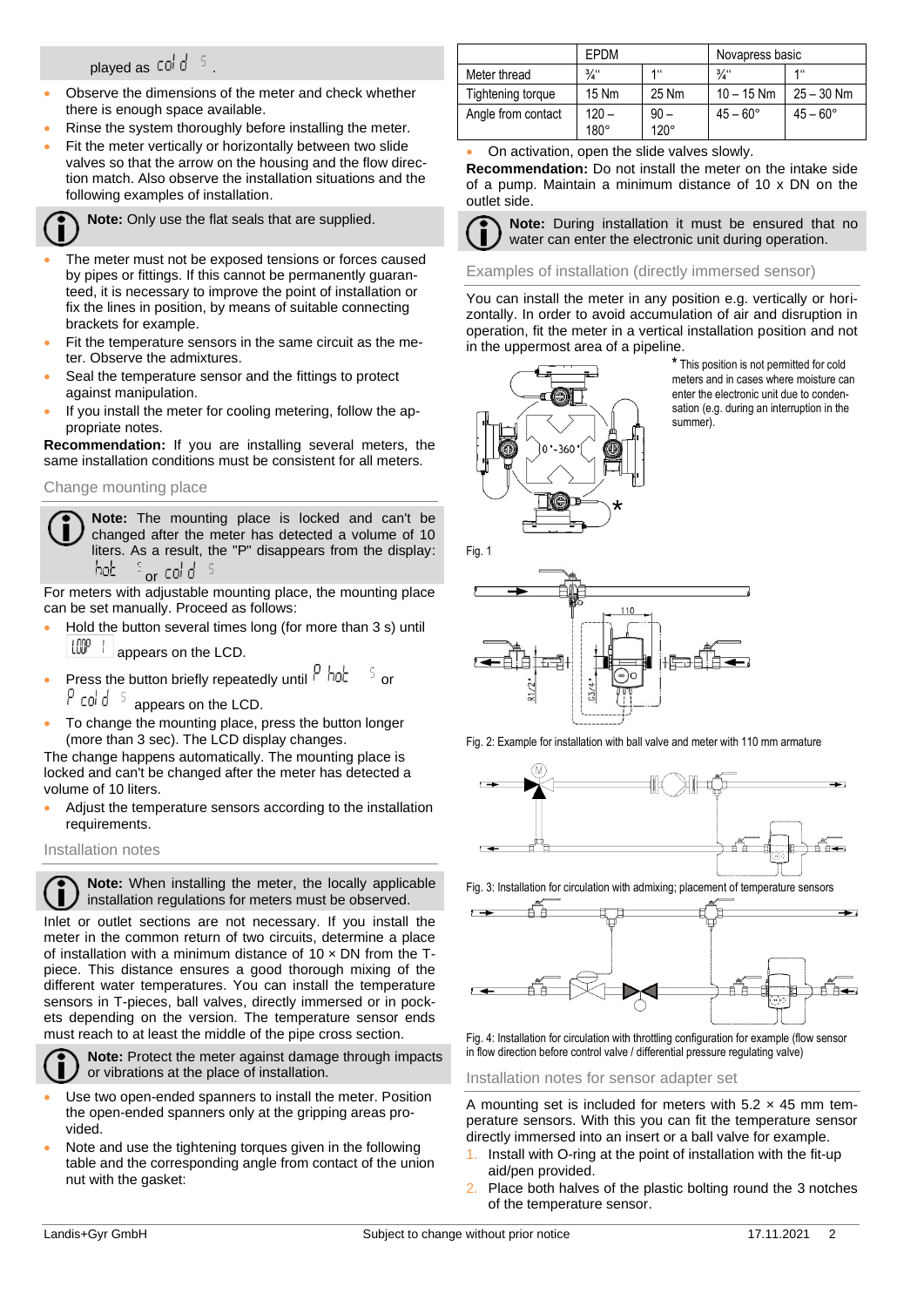3. Press the bolting together and screw the bolting hand tight into the point of installation until it comes to a stop (tightening torque 3 ... 5 Nm).



#### Fig. 5: Mounting adapter set

**3.1 Installation of cooling meters and combined heat/cooling meters** 

Observe the following installation instructions to avoid Fit the electronic unit separate to the volume measurement unit, e.g. on the wall for water temperatures below 10° C. Make a loop downwards in order to prevent condensation running along the connected lines into the electronic unit. Install the temperature sensors into the pipe from below.

**Note:** Wall adapter plates are available as an accessory.

#### **3.2 Electronic unit**

The ambient temperature of the electronic unit must not exceed 55 °C. Avoid direct sunlight.

#### Aligning electronic unit

Proceed as follows to align the electronic unit:

• Turn the electronic unit to the left or right through 90° or through 180° as required.

**Note:** When turning through 45° the electronic unit is not connected tightly to the volume measurement unit.

# Wall fitting (split fitting)

Fit the meter to the wall at water temperatures below 10 °C. Proceed as follows:

- Fit the wall adapter plate (available as an accessory).
- Turn the electronic unit through 45°.
- Pull the electronic unit away from the volume measurement unit.
- Place the electronic unit on the wall adapter at an angle of 45° and turn it into position.

#### **3.3 Power supply**

The meter is equipped with a long life battery for 6 or 11 years of operation. You can find the operating time on the dial plate.



**Warning:** Do not open the batteries. Do not bring battery into contact with water or expose to temperatures above 80 °C. Dispose of used batteries at suitable collection points.

#### **3.4 Interfaces and Communication**

The meter is equipped with an optical interface in accordance with EN 62056-21 as standard. If the meter is equipped with the option "M-Bus", it is supplied with a 2-wire cable which you can extend by fitting a junction box.

## **3.5 Temperature sensor**

**Note:** Wires must not be separated, shortened or extended.

# **4. Operating**

**Note:** Both display range and data displayed can differ from this description depending on the appliance parameterization. Certain button functions can also be blocked.

The meter consists of a 7-digit LCD displaying various values.



# Fig. 8: LCD<br>Number

**Description** 

- 1 Identification previous year value<br>2 Previous vear value
- 2 Previous year value
- 3 Maxima<br>4 Previou
- 4 Previous month value<br>5 **Identification previous** Identification previous month value
- 6 **Activity display at flow**<br>7 **Calibrated value**
- Calibrated value

#### Switching the display

Proceed as follows to switch between the display values:

Press the button briefly (for less than 2 sec.) to show the next line of the current loop.

After the last line is displayed, the first line comes up again.

• Hold down the button (longer than 3 sec.) in order to display the next loop.

After the last loop is displayed, the first loop comes up again. If you do not operate the meter for 30 sec. in the user loop "LOOP 0", the meter changes to the standard display. If you do not operate the meter for 30 min. in the loops "LOOP 1 ... 4", the meter changes to the standard display.

User loop "LOOP 0"

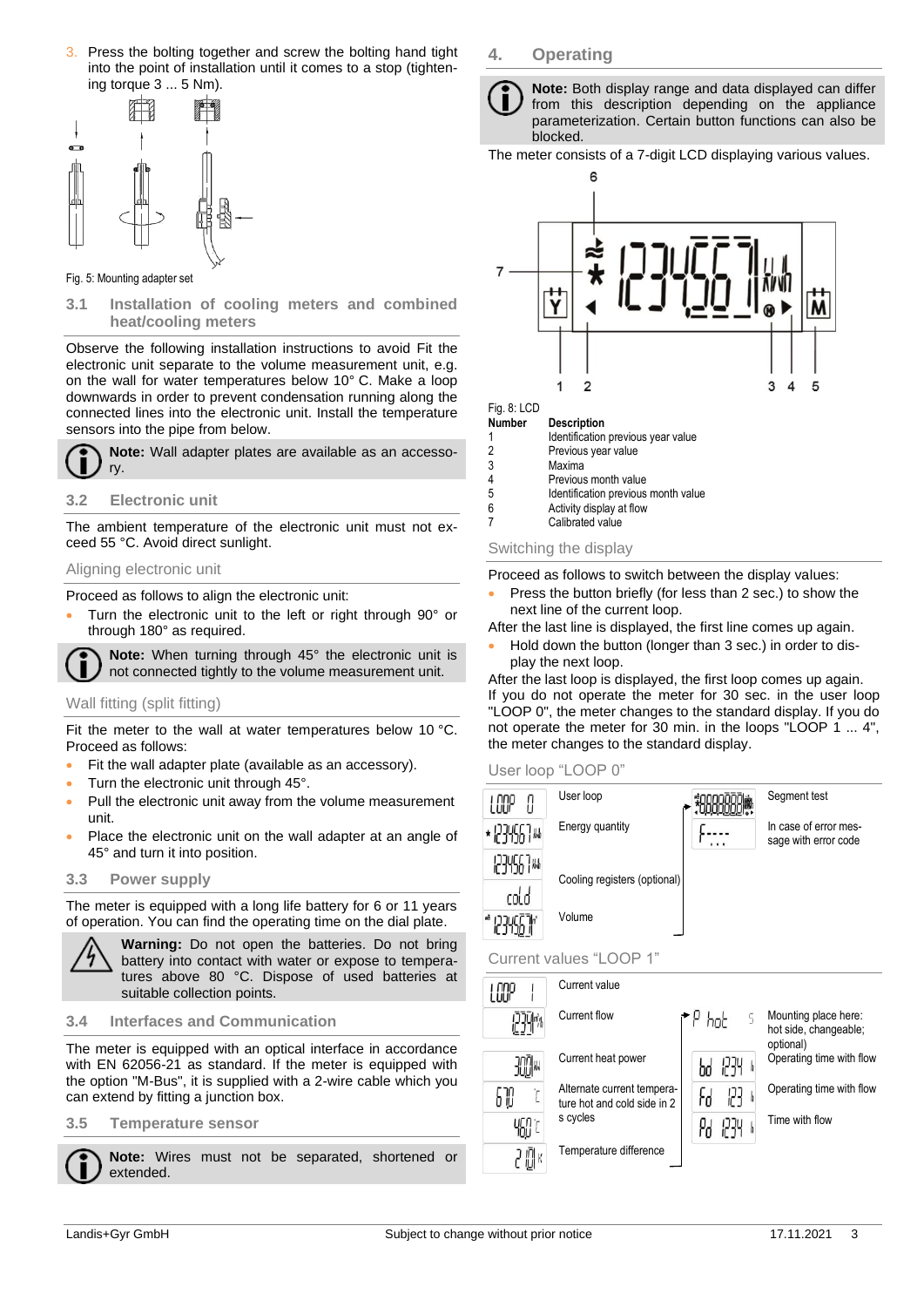

# General/Communication "LOOP 3"



# Other "LOOP 4"



# **4.1 Monthly values**

The meter stores the following values for 24 months on the monthly set day

- **Missing time**
- Volume
- **Energy**

and the maxima with date stamp for

- Flow
- Power
- Temperature hot side
- Temperature cold side

# **4.2 Parameterization**

When the LCD displays the code input, you can access the parameterization operation by entering the code. You can set date and M-Bus primary address in the parameterization operation for example. For more detail see the separate parameterization instruction.

# **5. Getting started**

For activation proceed as follows:

- Open the slide valves slowly.
- Check the heating system for leak-tightness and bleed air out carefully.
- Press the button on the meter briefly.
- The message "F0" disappears after 10 sec.
- Check the measured values for flow and temperatures for plausibility.
- Vent the heating system until the flow display is stable.

Landis+Gyr GmbH Subject to change without prior notice 17.11.2021 4

- Fit the user locks to the fittings and the temperature sensors. The scope of supply includes two self lock seals for sealing a sensor and the connecting fitting.
- Read the meter status for energy, volume, operation and missing time and note the values.

## Error messages for incorrect installation:

| FL 0E6  | Error "incorrect flow direction (negative)"<br>Check that the flow direction arrows on the volume measurement unit                                                              |
|---------|---------------------------------------------------------------------------------------------------------------------------------------------------------------------------------|
|         | match the flow direction of the system. If the directions do not match,<br>turn the volume measurement unit by 180°.                                                            |
| 4 FFoFF | Error "negative temperature difference"                                                                                                                                         |
|         | Check whether the sensors are installed in the right circular flow (flow<br>and return flow interchanged). Use only a meter suitable to the mount-<br>ing place.<br>Heat meter: |
|         | Temperature sensor in the flow-pipe with higher temperatures; temper-<br>ature sensor in return-pipe with lower temperature<br>Cooling meter:                                   |
|         | Temperature sensor in the flow-pipe with lower temperatures; tempera-<br>ture sensor in return-pipe with higher temperature                                                     |
|         | <b>Functional details</b>                                                                                                                                                       |

If the respective operation thresholds are exceeded and flow and temperature difference are positive, the meter summates the energy and the volume.

If the operate margin is gone below a "u" is displayed at a leading u- 1234™ point for the flow, power and temperature display.

For a positive flow the activity display  $\triangleq$  appears in the user loop in the LCD.

All segments of the display are switched on for control purposes during the segment test. The flow, power and temperature difference are recorded with the appropriate +/- signs.

The operating hours are counted from the first connection of the power supply. The meter saves "operating time with flow" as soon as a positive flow is recognized. Missing hours are summated if there is a fault and the meter is thus unable to take a measurement.

Stored maximum values are marked with an  $\mathbb{M}^{\mathbb{N}}$  in the lower right hand area of the LCD.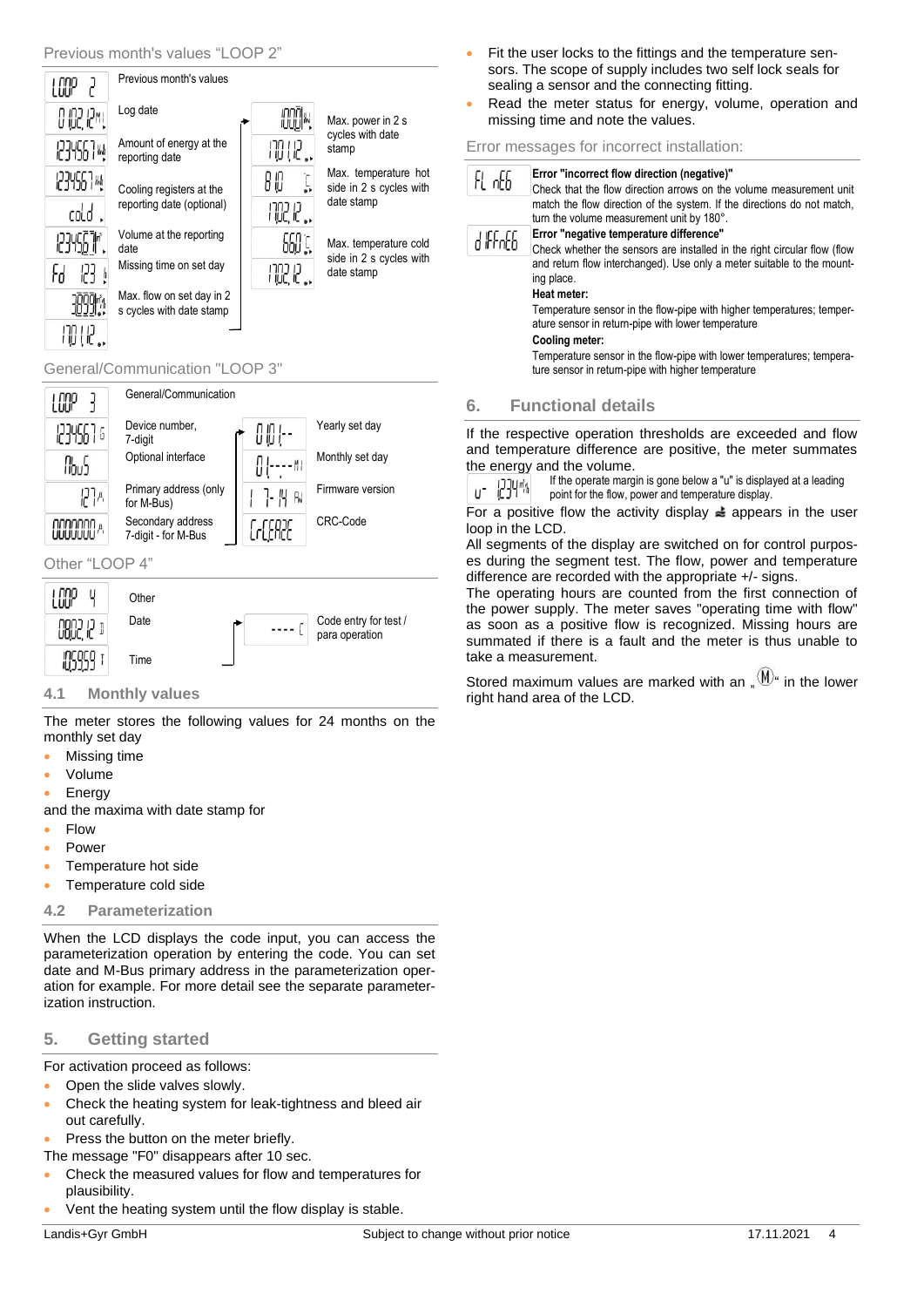The meter continuously runs a self-diagnosis and can thus recognize and display various installation or meter errors:

| Error code       | Error                                                                                             | Service guidelines                                                                           |
|------------------|---------------------------------------------------------------------------------------------------|----------------------------------------------------------------------------------------------|
| <b>FL</b><br>nEG | Incorrect flow direction                                                                          | Check flow or installation direc-<br>tion; correct if necessary                              |
|                  | if necessary, in exchange with:                                                                   |                                                                                              |
| DIFF nEG         | Negative temperature difference                                                                   | Check installation point of the<br>temperature sensors; exchange if<br>necessary             |
|                  | if necessary, in exchange with:                                                                   |                                                                                              |
| F <sub>0</sub>   | No flow can be measured                                                                           | Air in the measurement unit/pipe,<br>bleed air from pipe (delivery<br>condition)             |
| F <sub>1</sub>   | Interruption in the hot side temper-<br>ature sensor                                              | Inform service department                                                                    |
| F <sub>2</sub>   | Interruption in cold side tempera-<br>ture sensor                                                 | Inform service department                                                                    |
| F <sub>3</sub>   | Electronics for temperature evalua-<br>tion defective                                             | Inform service department                                                                    |
| F <sub>4</sub>   | Battery flat                                                                                      | Inform service department                                                                    |
| F <sub>5</sub>   | Short-circuit hot side temperature<br>sensor                                                      | Inform service department                                                                    |
| F <sub>6</sub>   | Short-circuit cold side temperature<br>sensor                                                     | Inform service department                                                                    |
| F7               | Error in the internal memory<br>holding                                                           | Inform service department                                                                    |
| F <sub>8</sub>   | Errors F1, F2, F3, F5 or F6 for<br>longer than 8 hours, recognition of<br>attempts to manipulate. | Measure dependent on error<br>code. Error message F8 must be<br>reset by service department. |
| F <sub>9</sub>   | Error in the electronics                                                                          | Inform service department                                                                    |

# **8. Technical data**

**Note:** The information on the meter must be observed!

**General**<br>Measuring accuracy Measuring accuracy Class 2 or 3 (EN 1434)<br>Environment class A (EN 1434) for indoor A (EN 1434) for indoor installation M1  $*$ ) Mechanical class M1<sup>\*</sup>)<br>Electromagnetic class E1<sup>\*</sup>) Electromagnetic class \*) according to 2014/32/EU Directive on Measuring Instruments Ambient humidity  $\leq 93\%$  rel. humidity at 25 °C, without condensation<br>Max. height 2000 m above sea level 2000 m above sea level<br>- 20 ... 60 °C Storage temperature

Battery for 6 or 11 years<br>0.2 K

Standard, EN 62056-21

0 ... 180 °C

#### **Electronic unit**

Ambient temperature 5... 55 °C<br>Housing protection rating IP 54 acco Housing protection rating IP 54 according to EN 60529<br>Power supply Battery for 6 or 11 years Operation threshold f.  $\Delta T$  0.2 K<br>Temperature difference  $\Delta T$  3 K ... 80 K Temperature difference  $\Delta T$ Temperature measurement range<br>LCD LCD 7 digits<br>Optical interface 7 Standar Communication **Optional** Separability **Always**, cable length 1.5 m

#### **Sensor**

Type Pt 500 according to EN 60751, not detachable<br>
Connection type Pt 500, 2 wire technology Temperature range

# **Volume measurement unit**<br>Protection class IP 65 ac

Installation position **Any** Flow straightening None<br>Measuring range 1:100 Measuring range 1:100<br>Temperature range 5... 90 °C Temperature range

Maximum overload example qs = 2 x qp, permanent Nominal pressure PN16 (1.6 MPa, PS16)

Connection type Pt 500, 2 wire technology<br>Cable length 1.5 m (optional 5 m) Cable length 1.5 m (optional 5 m)<br>Construction type Bolb sensor ø 5.2 × Bolb sensor ø 5.2  $\times$  45 mm<br>0 ... 95 °C Protection class IP 65 according to EN 60529<br>Mounting place Hot side / cold side Hot side / cold side National type approvals may be different.

**Power supply**

| Type of power supply | Battery for 6 or 11 years           |
|----------------------|-------------------------------------|
| Battery type         | AA cell lithium                     |
| Lithium content      | 0.65 g per battery                  |
| Number of batteries  | 1-3; depending on the configuration |
| $qp \, m^3/h$        | Overall length and connection       |
| 0.6                  | 110 mm $(3/4")$                     |

| qp m <sup>3</sup> /h | Overall length and connection |             |  |  |
|----------------------|-------------------------------|-------------|--|--|
| 0.6                  | 110 mm $(3/4")$               |             |  |  |
| 1.5                  | 110 mm $(3/4")$               | 130 mm (1") |  |  |
| 2.5                  |                               | 130 mm (1") |  |  |

# **9. Asymmetric mounting (temperature sensor)**

The meter can be mounted asymmetric, too. This means one temperature sensor is directly immersed in the volume measuring tube, whereas the other temperature sensor is mounted in a protection pocket. For the lower value of the temperature difference is then 5 K valid at the respective lower flow limit qi. At this kind of installation, the mentioned protection pockets must be used.

Furthermore, the national regulations of the respective country must be observed.

| Type of protection<br>pocket | Inside diame-<br>ter [mm] | Rack length [mm]<br>from upper edge<br>[mm] | Thread size     |
|------------------------------|---------------------------|---------------------------------------------|-----------------|
| SPX/50/5,2                   | 5.2                       | 42                                          | $\frac{1}{2}$ " |
| WZT-M35                      | 5.2                       | 46                                          | $\frac{1}{2}$ " |
| JUMO 00420848                | 5.2                       | 46                                          | $\frac{1}{2}$ " |
| WZT-M50                      | 5.2                       | 57                                          | $\frac{1}{2}$ " |
| JUMO 00326403                | 5.2                       | 57                                          | $\frac{1}{2}$ " |
| 1/2" SPX-TH *)               | 5.2                       | 53                                          | $\frac{1}{2}$ " |

\* ) The sensor pocket must be installed in isolation.